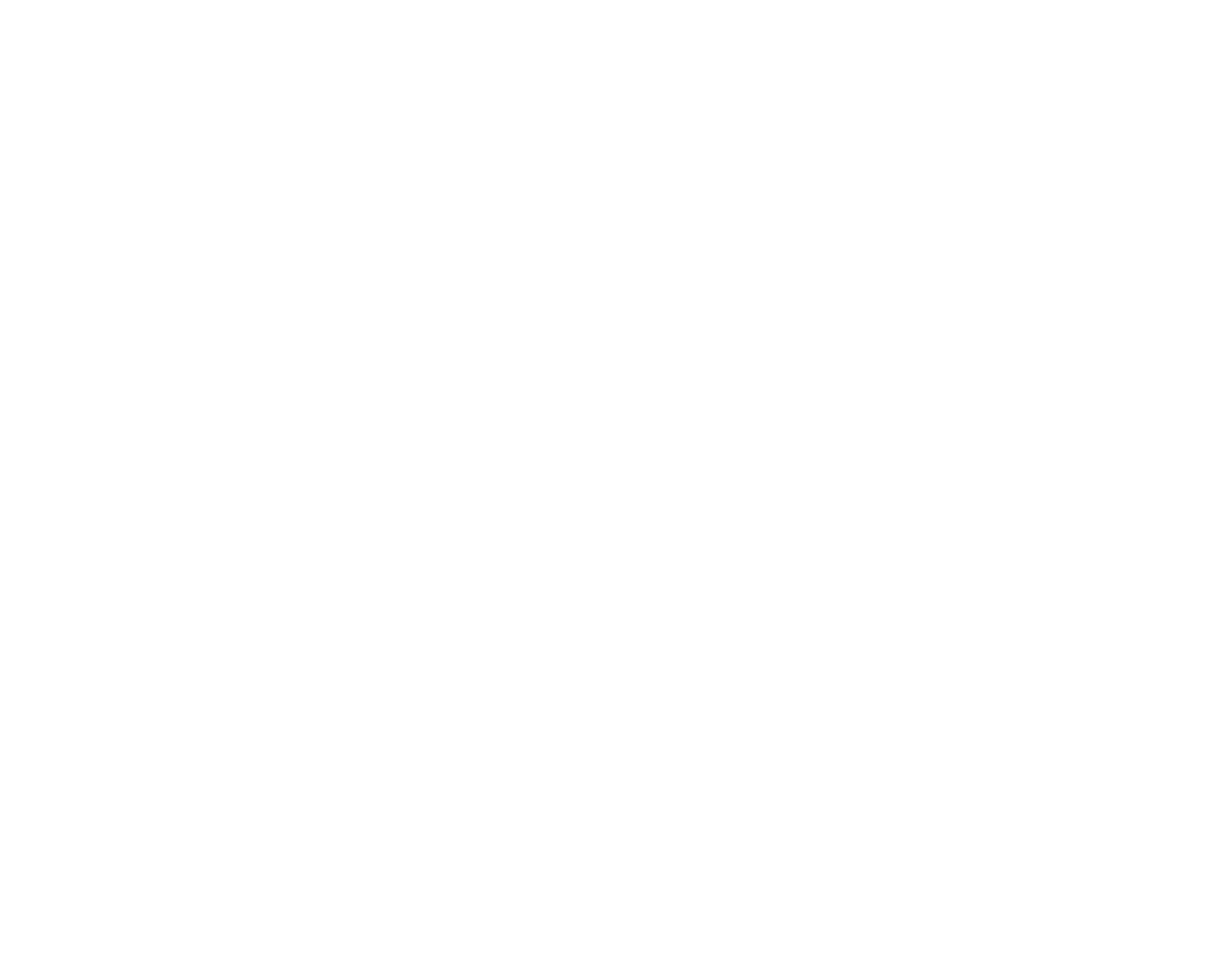#### **)<6&\$SSURYHG%XGJHW**

**Fiscal Year:** 

Print accounts with zero balance Round to whole dollars  $\Box$  Account on new page

From Date: 7/1/2022

To Date: 6/30/2023

Definition: School Proposed Budget FY23 Exclude inactive accounts with zero balance

| <b>Account</b>                        | <b>Description</b>                   | <b>Proposed FY 23</b> | FY 23 FTE | FY22 Budget    | FY 22 FTE | <b>FY 22 YTD</b> | <b>FY 21 YTD</b> | <b>Percent Chg</b> |
|---------------------------------------|--------------------------------------|-----------------------|-----------|----------------|-----------|------------------|------------------|--------------------|
| 1010000.4.4220.6450.74.418.00.10      | Contract PM Svc-Generator            | \$15,000.00           | 0.0000    | \$0.00         | 0.0000    | \$8.857.07       | \$0.00           | 0.00               |
| 1010000.4.4220.6450.74.421.00.10      | Contract PM Svc-Air Compres          | \$5,000.00            | 0.0000    | \$0.00         | 0.0000    | \$0.00           | \$0.00           | 0.00               |
| 1010000.4.4220.6450.74.424.00.10      | Contract PM Svc-Water Treati         | \$13,000.00           | 0.0000    | \$0.00         | 0.0000    | \$0.00           | \$0.00           | 0.00               |
| 1010000.4.4220.6450.74.427.00.10      | Contract PM Svc-BMS                  | \$100,000.00          | 0.0000    | \$0.00         | 0.0000    | \$5,815.00       | \$0.00           | 0.00               |
| 1010000.4.4220.6450.74.430.00.10      | Contract PM Svc-HVAC                 | \$165,000.00          | 0.0000    | \$0.00         | 0.0000    | \$0.00           | \$0.00           | 0.00               |
| 1010000.4.4220.6450.74.433.00.10      | Contract PM Svc-Pest Manag           | \$23,300.00           | 0.0000    | \$0.00         | 0.0000    | \$26,607.00      | \$0.00           | 0.00               |
| 1010000.4.4220.6470.74.185.00.10      | <b>Testing Services Bldg Maint</b>   | \$0.00                | 0.0000    | \$30,000.00    | 0.0000    | \$4,000.00       | \$40,458.73      | (100.00)           |
| 1010000.4.4220.6470.74.400.00.10      | <b>Testing Svc-Fire Alarm</b>        | \$60,000.00           | 0.0000    | \$0.00         | 0.0000    | \$66,489.47      | \$0.00           | 0.00               |
| 1010000.4.4220.6470.74.403.00.10      | Testing Svc-Sprnk/Pmps               | \$30,000.00           | 0.0000    | \$0.00         | 0.0000    | \$21,045.90      | \$0.00           | 0.00               |
| 1010000.4.4220.6470.74.406.00.10      | <b>Testing Svc-Elevators</b>         | \$51,000.00           | 0.0000    | \$0.00         | 0.0000    | \$42,135.78      | \$0.00           | 0.00               |
| 1010000.4.4220.6470.74.409.00.10      | <b>Testing Svc-Env Monit/Test</b>    | \$26,000.00           | 0.0000    | \$0.00         | 0.0000    | \$44,250.00      | \$0.00           | 0.00               |
| 1010000.4.4220.6470.74.412.00.10      | <b>Testing Svc-Fire Extinguisher</b> | \$5,000.00            | 0.0000    | \$0.00         | 0.0000    | \$0.00           | \$0.00           | 0.00               |
| 1010000.4.4220.6470.74.415.00.10      | Testing Svc-AHERA-3                  | \$0.00                | 0.0000    | \$0.00         | 0.0000    | \$15,610.00      | \$0.00           | 0.00               |
| 1010000.4.4220.6640.74.185.00.10      | Maint/Repair-Contract Svc-Blo        | (\$112,263.14)        | 0.0000    | \$683,237.00   | 0.0000    | \$469,855.05     | \$1,166,552.58   | (116.43)           |
| 1010000.4.4220.6640.74.439.00.10      | Maint/Repair-Cnt Svc-Plumbir         | \$40,000.00           | 0.0000    | \$0.00         | 0.0000    | \$0.00           | \$0.00           | 0.00               |
| 1010000.4.4220.6640.74.442.00.10      | Maint/Repair-Cnt Svc-Electric        | \$40,000.00           | 0.0000    | \$0.00         | 0.0000    | \$41,083.00      | \$0.00           | 0.00               |
| 1010000.4.4220.6640.74.445.00.10      | Maint/Repair-Cnt Svc-HVAC            | \$0.00                | 0.0000    | \$0.00         | 0.0000    | \$459,780.80     | \$0.00           | 0.00               |
| 1010000.4.4220.6640.74.448.00.10      | Maint/Repair-Cnt Svc-Repairs         | \$361,236.80          | 0.0000    | \$0.00         | 0.0000    | \$0.00           | \$0.00           | 0.00               |
| 1010000.4.4225.6663.74.185.00.10      | <b>BLDG Security Expense</b>         | \$0.00                | 0.0000    | \$0.00         | 0.0000    | (\$25.00)        | \$109,089.28     | 0.00               |
| 1010000.4.4230.6470.74.185.00.10      | Testing Services-Equip Maint.        | \$0.00                | 0.0000    | \$0.00         | 0.0000    | \$0.00           | \$6,753.02       | 0.00               |
| 1010000.4.4230.6620.74.185.00.10      | Equipment-Main/Utilities             | \$2,250.00            | 0.0000    | \$2,250.00     | 0.0000    | \$1,875.00       | \$2,625.00       | 0.00               |
| 1010000.4.4230.6625.74.125.00.10      | Gasoline (Central Supply)            | \$630.00              | 0.0000    | \$600.00       | 0.0000    | \$0.00           | \$30.00          | 5.00               |
| 1010000.4.4230.6641.74.185.00.10      | Maintenance/Repair-Equipme           | \$75,000.00           | 0.0000    | \$75,000.00    | 0.0000    | \$32,050.75      | \$2,947.25       | 0.00               |
| 1010000.4.4230.6643.74.185.00.10      | Maintenance/Repair-Vehicles          | \$35,000.00           | 0.0000    | \$35,000.00    | 0.0000    | \$21,699.35      | \$24,025.05      | 0.00               |
| YearLevel: Maintenance/Utilities - 74 |                                      | \$2,675,315.69        | 14.0000   | \$2,365,084.20 | 12.0000   | \$2,462,224.00   | \$2,384,149.41   | 13.12              |

Printed: 05/25/2022 6:10:26 PM Report: Report: 73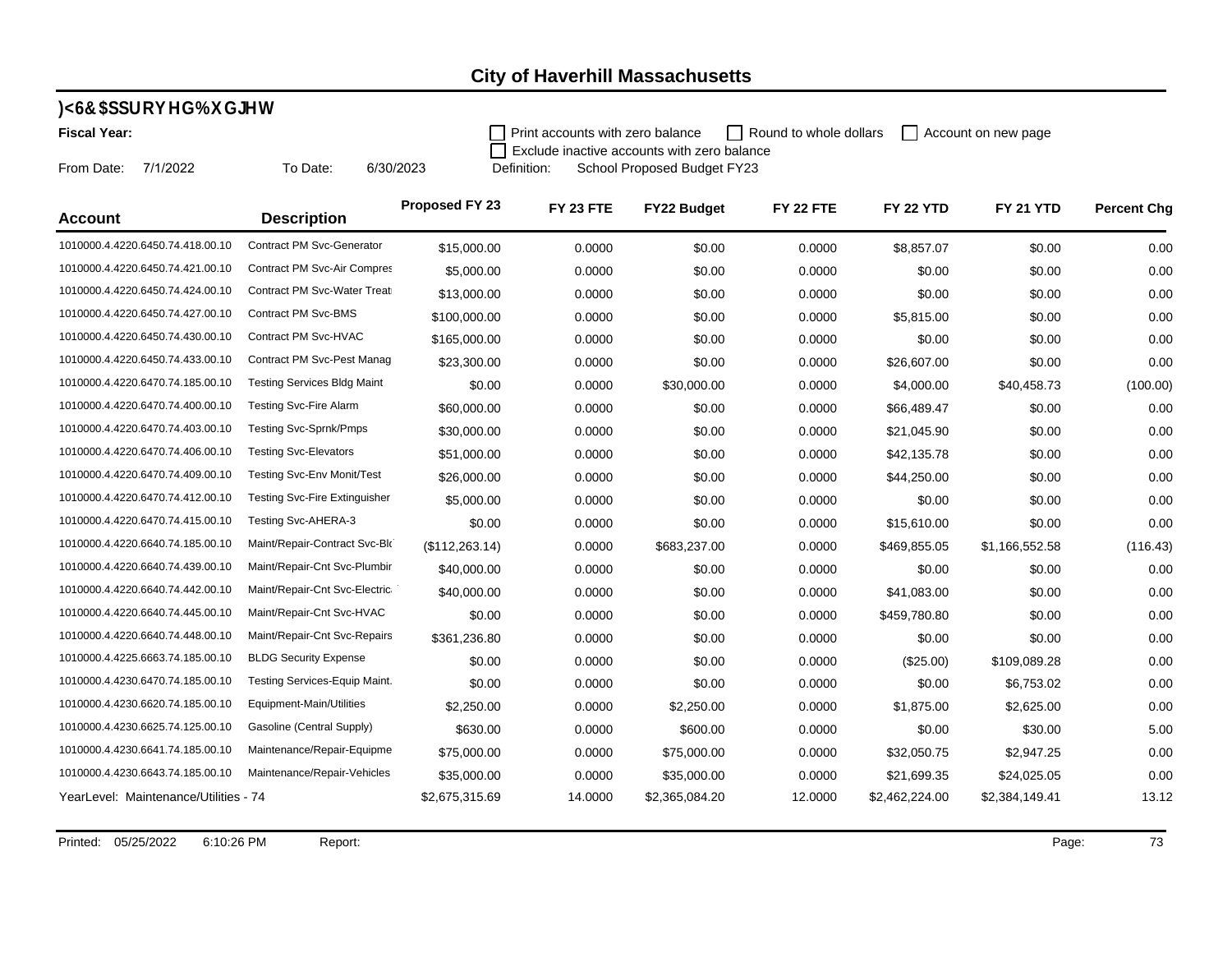### **FY23 5/25/22 SC Approved Budget**

To Date: 6/30/2023

**Fiscal Year: 2022-2023**

From Date: 7/1/2022

**Print accounts with zero balance** Round to whole dollars  $\Box$  Account on new page  $\Box$  Exclude inactive accounts with zero balance

Definition: School Proposed Budget FY23

| <b>Account</b>                   | <b>Description</b>                | Proposed FY 23 | FY 23 FTE | <b>FY22 Budget</b> | FY 22 FTE | <b>FY 22 YTD</b> | FY 21 YTD    | <b>Percent Chg</b> |
|----------------------------------|-----------------------------------|----------------|-----------|--------------------|-----------|------------------|--------------|--------------------|
|                                  |                                   |                |           |                    |           |                  |              |                    |
| 1010000.4.1210.6230.75.310.00.10 | Substitute-Clerical               | \$0.00         | 0.0000    | \$0.00             | 0.0000    | \$13,034.25      | \$0.00       | 0.00               |
| 1010000.4.3300.6219.75.320.00.10 | Clerk-Pr                          | \$46,925.00    | 1.0000    | \$42,225.00        | 1.0000    | \$51,819.14      | \$49,392.30  | 11.13              |
| 1010000.4.3300.6230.75.320.00.10 | Substitute-Clerical               | \$5,000.00     | 0.0000    | \$0.00             | 0.0000    | \$0.00           | \$0.00       | 0.00               |
| 1010000.4.3300.6272.75.320.00.10 | Clerical-Transportation           | \$52,503.00    | 1.0000    | \$48,896.00        | 1.0000    | \$64,316.51      | \$51,448.22  | 7.38               |
| 1010000.4.3300.6351.75.320.00.10 | Dispatcher                        | \$112,776.83   | 2.0000    | \$56,527.00        | 1.0000    | \$100,586.86     | \$57,028.29  | 99.51              |
| 1010000.4.3300.6352.75.320.00.30 | Driver-SPED                       | \$602,752.00   | 0.0000    | \$565,000.00       | 0.0000    | \$592,638.42     | \$557,278.70 | 6.68               |
| 1010000.4.3300.6354.75.320.00.20 | <b>Monitor Transportation-Reg</b> | \$56,000.00    | 0.0000    | \$56,000.00        | 0.0000    | \$22,197.03      | \$18,297.04  | 0.00               |
| 1010000.4.3300.6354.75.320.00.30 | Monitor Transportation-SPED       | \$576,000.00   | 0.0000    | \$446,445.60       | 0.0000    | \$433,836.41     | \$383,167.63 | 29.02              |
| 1010000.4.3300.6365.75.320.00.10 | Supervisor                        | \$85,000.00    | 1.0000    | \$78,000.00        | 1.0000    | \$55,903.85      | \$65,700.00  | 8.97               |
| 1010000.4.3300.6413.75.320.00.10 | Copier Leases                     | \$1,822.50     | 0.0000    | \$1,822.50         | 0.0000    | \$1,966.50       | \$0.00       | 0.00               |
| 1010000.4.3300.6425.75.320.00.10 | <b>Contracted Services</b>        | \$56,350.00    | 0.0000    | \$30,326.00        | 0.0000    | \$30,231.82      | \$26,464.25  | 85.81              |
| 1010000.4.3300.6480.75.320.00.20 | <b>REG ED In District</b>         | \$2,438,280.00 | 0.0000    | \$1,536,120.00     | 0.0000    | \$1,214,941.02   | \$6,036.00   | 58.73              |
| 1010000.4.3300.6480.75.320.00.30 | <b>SPED In District</b>           | \$854,080.00   | 0.0000    | \$1,031,080.00     | 0.0000    | \$121,527.49     | \$743,604.18 | (17.17)            |
| 1010000.4.3300.6481.75.320.00.30 | <b>SPED Out of District</b>       | \$74,000.00    | 0.0000    | \$50,000.00        | 0.0000    | \$814,545.33     | \$602,121.97 | 48.00              |
| 1010000.4.3300.6582.75.320.00.10 | Office Supplies-Non Instructio    | \$25,500.00    | 0.0000    | \$25,000.00        | 0.0000    | \$30,672.15      | \$27,041.78  | 2.00               |
| 1010000.4.3300.6613.75.320.00.10 | Copier/Toshiba Expenses           | \$0.00         | 0.0000    | \$0.00             | 0.0000    | \$0.00           | \$1,310.15   | 0.00               |
| 1010000.4.3300.6620.75.320.00.10 | <b>Transportation Equipment</b>   | \$50,000.00    | 0.0000    | \$50,000.00        | 0.0000    | \$37,335.18      | \$14,661.02  | 0.00               |
| 1010000.4.3300.6625.75.320.00.30 | Gasoline                          | \$210,000.00   | 0.0000    | \$200,000.00       | 0.0000    | \$242,245.32     | \$94,899.40  | 5.00               |
| 1010000.4.3300.6643.75.320.00.30 | Main/Rep-Vehicles SPED            | \$35,000.00    | 0.0000    | \$35,000.00        | 0.0000    | \$89,394.24      | \$105,222.34 | 0.00               |
| 1010000.4.3300.6645.75.320.00.10 | Memberships                       | \$2,000.00     | 0.0000    | \$2,000.00         | 0.0000    | \$900.00         | \$1,125.00   | 0.00               |
| 1010000.4.3300.6657.75.320.00.30 | Rental/Lease-Vehicles             | \$0.00         | 0.0000    | \$0.00             | 0.0000    | \$0.00           | \$82,868.65  | 0.00               |
| 1010000.4.3300.6675.75.320.00.20 | Trans(Non-Cont - In Town          | \$84,335.00    | 0.0000    | \$55,000.00        | 0.0000    | \$0.00           | \$2,525.00   | 53.34              |
| 1010000.4.3300.6677.75.320.00.30 | <b>Trans-Parent Reimb</b>         | \$20,000.00    | 0.0000    | \$43,000.00        | 0.0000    | \$20,384.54      | \$13,809.79  | (53.49)            |
| 1010000.4.3300.6678.75.320.00.10 | <b>DCF Transportation</b>         | \$200,000.00   | 0.0000    | \$85,000.00        | 0.0000    | \$197,260.95     | \$126,710.00 | 135.29             |
|                                  |                                   |                |           |                    |           |                  |              |                    |

Printed: 05/25/2022 6:10:26 PM Report: Report: Page: 74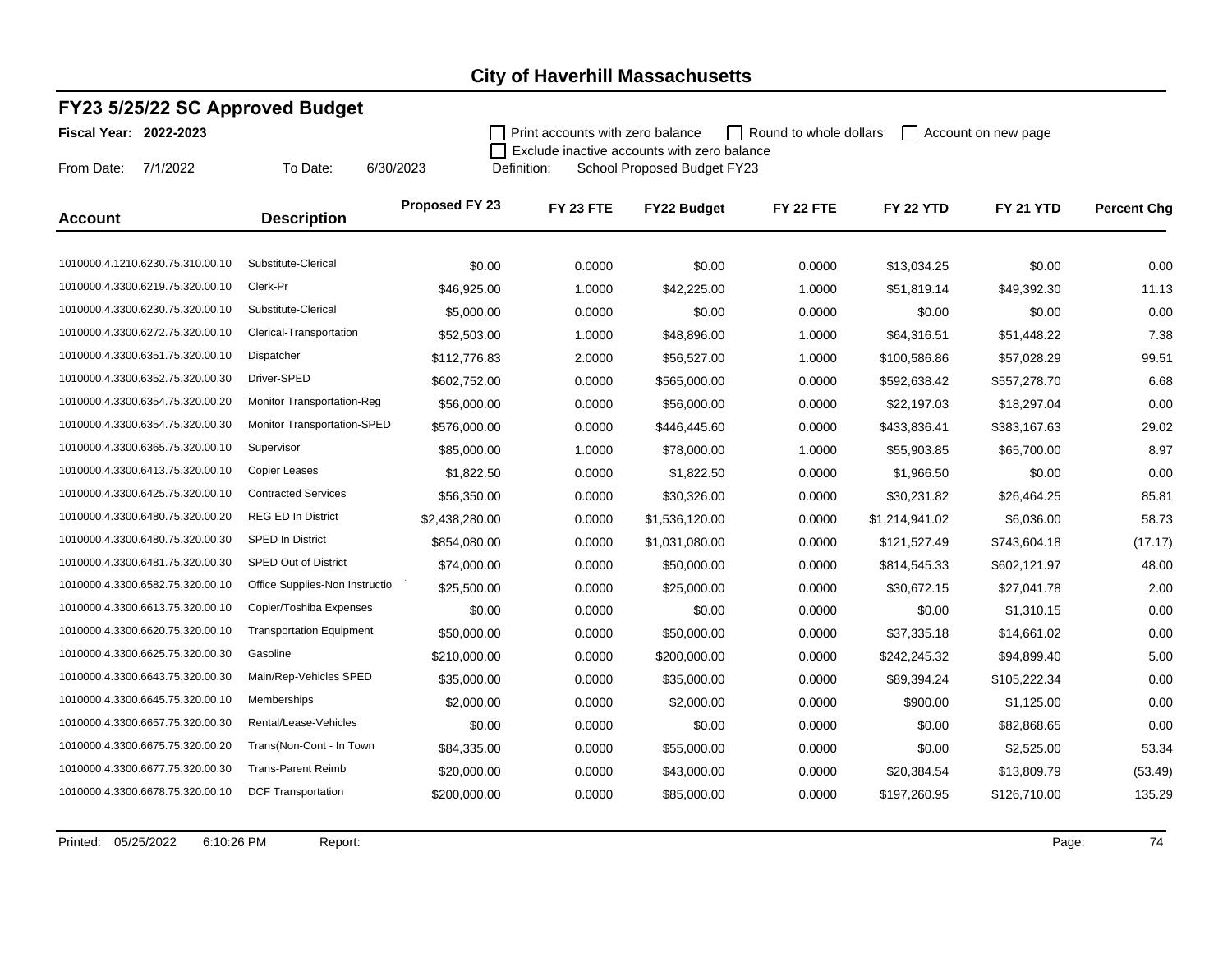### **FY23 5/25/22 SC Approved Budget**

To Date: 6/30/2023

#### **Fiscal Year: 2022-2023**

From Date: 7/1/2022

**Print accounts with zero balance** Round to whole dollars  $\Box$  Account on new page  $\Box$  Exclude inactive accounts with zero balance

Definition: School Proposed Budget FY23

| <b>Account</b>                   | <b>Description</b>         | <b>Proposed FY 23</b> | FY 23 FTE | <b>FY22 Budget</b> | FY 22 FTE | <b>FY 22 YTD</b> | <b>FY 21 YTD</b> | <b>Percent Chg</b> |
|----------------------------------|----------------------------|-----------------------|-----------|--------------------|-----------|------------------|------------------|--------------------|
| 1010000.4.3300.6679.75.320.00.10 | Travel-Contractual         | \$1,000.00            | 0.0000    | \$3,500.00         | 0.0000    | \$159.04         | \$0.00           | (71.43)            |
| 1010000.4.3300.6679.75.320.11.10 | Travel-Contractual         | \$0.00                | 0.0000    | \$400.00           | 0.0000    | \$0.00           | \$400.00         | (100.00)           |
| 1010000.4.3304.6480.75.320.00.20 | Homeless Attending HPS     | \$90,000.00           | 0.0000    | \$35,000.00        | 0.0000    | \$106,558.59     | \$130,469.72     | 157.14             |
| 1010000.4.3304.6481.75.320.00.20 | Homeless NOT attending HPS | \$90,000.00           | 0.0000    | \$245,000.00       | 0.0000    | \$101,802.20     | (\$105, 105.35)  | (63.27)            |
| 1010000.4.5550.6353.75.320.00.20 | <b>Crossing Guards</b>     | \$80,872.50           | 0.0000    | \$80,872.50        | 0.0000    | \$67,909.38      | \$74,166.50      | 0.00               |
| 1010000.4.7600.6620.75.320.00.20 | <b>Equipment Non-SPED</b>  | \$25,000.00           | 0.0000    | \$25,000.00        | 0.0000    | (\$8,487.50)     | \$0.00           | 0.00               |
| 1010000.4.7600.6620.75.320.00.30 | <b>Equipment SPED</b>      | \$106,000,00          | 0.0000    | \$98,868.65        | 0.0000    | \$101,940.98     | \$15,858.19      | 7.21               |
| YearLevel: Transportation - 75   |                            | \$5,981,196.83        | 5.0000    | \$4,926,083.25     | 4.0000    | \$4,505,619.70   | \$3,146,500.77   | 21.42              |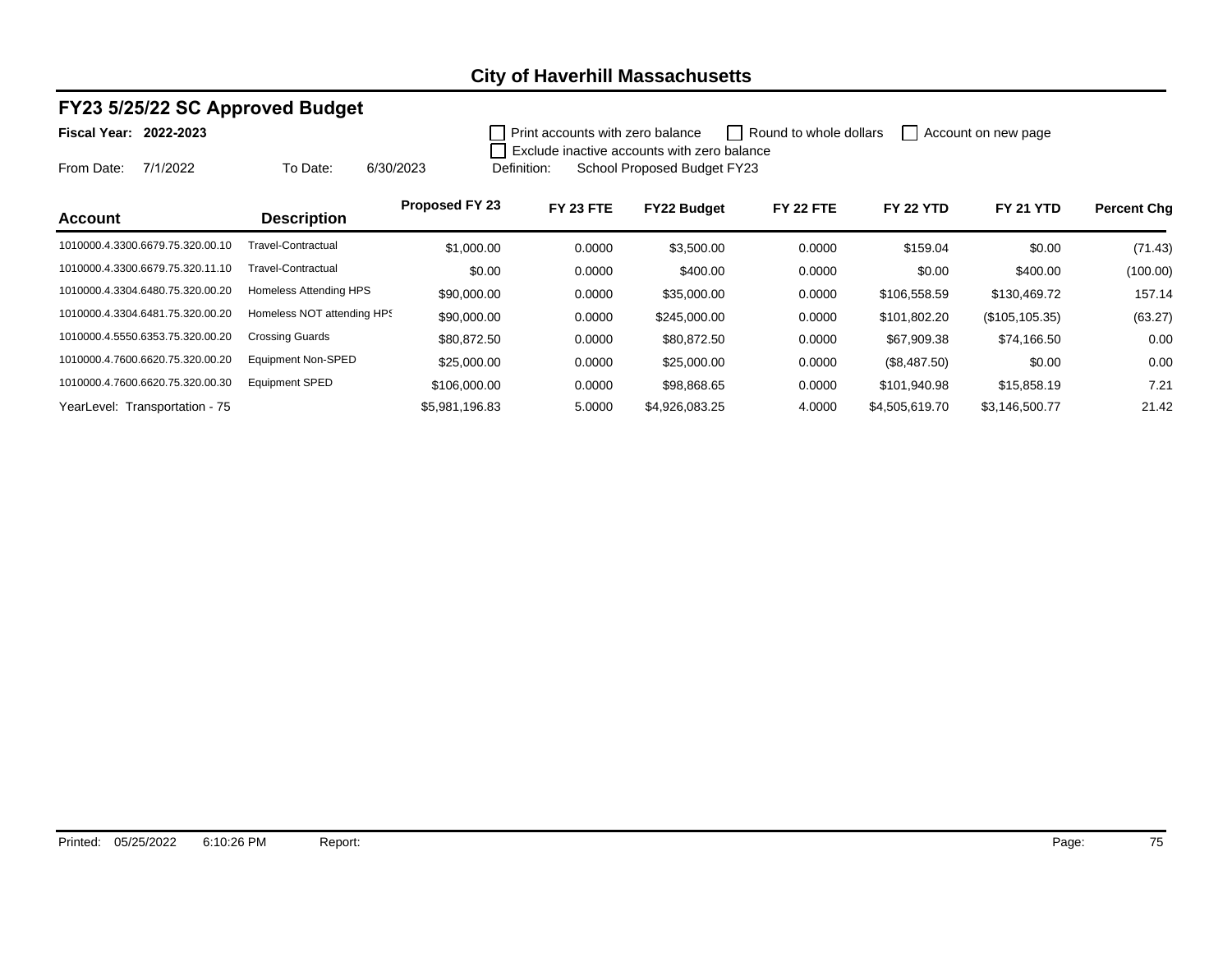#### **FY23 5/25/22 SC Approved Budget**

**Fiscal Year: 2022-2023**

Print accounts with zero balance Round to whole dollars  $\Box$  Account on new page Exclude inactive accounts with zero balance

From Date: 7/1/2022 To Date: 6/30/2023

|             | Exclude inactive accounts with zero balance |  |
|-------------|---------------------------------------------|--|
| Definition: | School Proposed Budget FY23                 |  |

1010000.4.0000.6994.77.245.00.00 Expense Offset-School Choice (\$185,000.00) 0.0000 (\$185,000.00) 0.0000 (\$230,918.00) \$0.00 0.00 1010000.4.0000.6995.77.245.00.00 TBD \$0.00 0.0000 \$353,286.00 0.0000 \$0.00 \$0.00 (100.00) 1010000.4.0000.6996.77.245.00.00 Expense Offset-Misc Rev Tuit (\$54,000.00) 0.0000 (\$54,000.00) 0.0000 (\$49,960.71) \$0.00 0.000 1010000.4.0000.6997.77.245.00.00 Expense Offset-SPED Circuit (\$3,533,676.00) 0.0000 (\$3,533,676.00) 0.0000 0.0000 \$0.00 (\$1,500,000.00) 0.00 1010000.4.0000.6998.77.240.00.00 Expense Offset- Grants Indire (\$140,000.00) 0.0000 (\$140,000.00) 0.0000 (\$105,508.00) (\$144,795.00) 0.00 1010000.4.0000.6999.77.240.00.00 Expense Offset- Covid19 Grand (\$6,911,850.00) 0.0000 (\$7,648,488.00) 0.0000 \$0.00 \$0.00 \$0.00 \$0.00 \$0.00 (9.63) 1010000.4.1000.6000.77.245.00.00 Expense Offset-Salary Reserves \$0.00 0.0000 \$177,526.71 0.0000 \$0.00 \$0.00 \$0.00 (100.00) YearLevel: Misc Revenues - 77 (\$10,824,526.00) 0.0000 (\$11,030,351.29) 0.0000 (\$386,386.71) (\$1,644,795.00) (1.87) **Account Description Proposed FY 23 FY 23 FTE FY22 Budget FY 22 FTE FY 22 YTD FY 21 YTD Percent Chg**